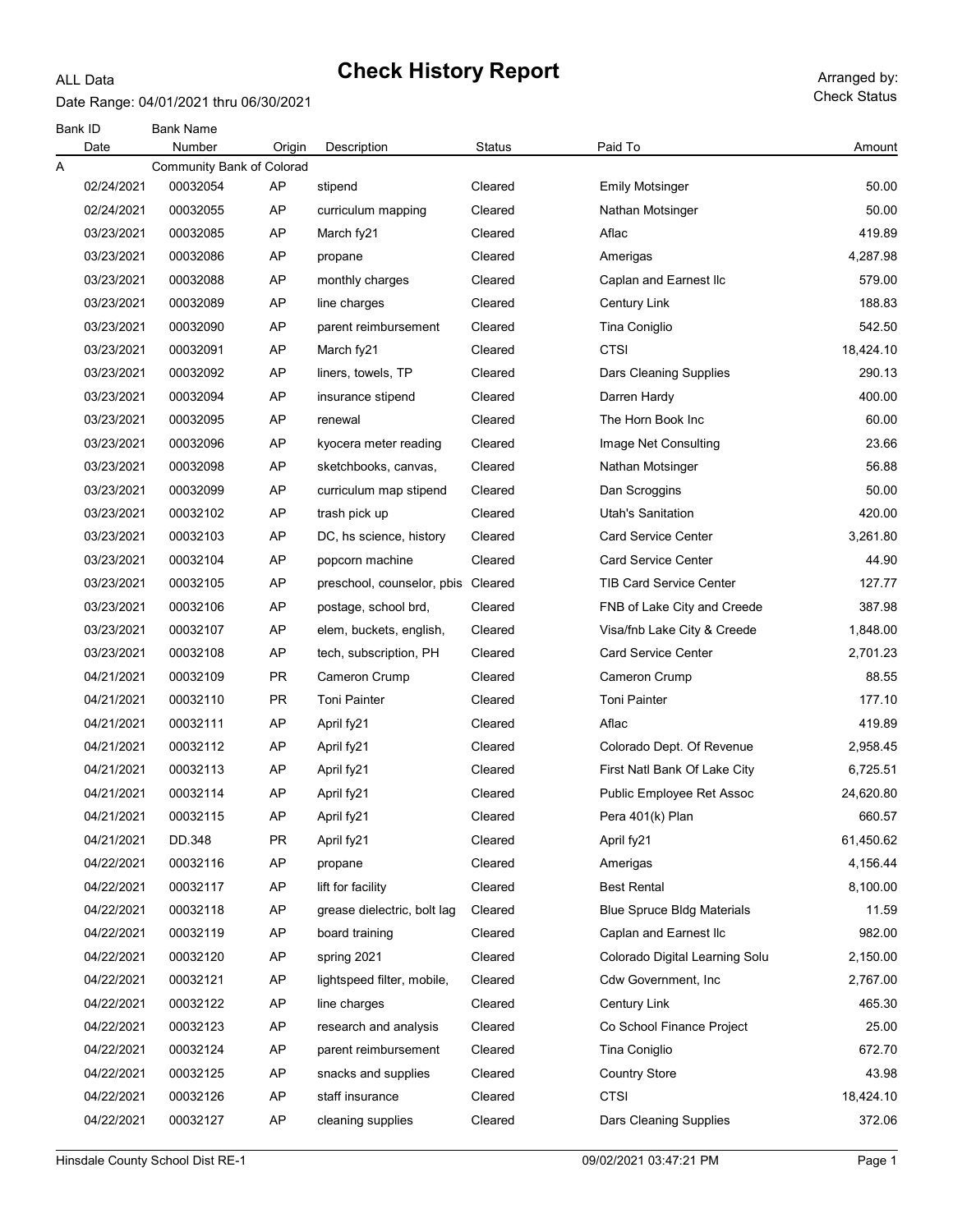#### Date Range: 04/01/2021 thru 06/30/2021

ALL Data

Check Status

| Bank ID<br>Date | <b>Bank Name</b><br>Number | Origin    | Description                        | <b>Status</b> | Paid To                           | Amount     |
|-----------------|----------------------------|-----------|------------------------------------|---------------|-----------------------------------|------------|
| 04/22/2021      | 00032128                   | AP        | retainage for build                | Cleared       | FCI Constructors, Inc.            | 322,386.15 |
| 04/22/2021      | 00032129                   | AP        | electric                           | Cleared       | <b>Gunnison County Elec Assoc</b> | 1,004.91   |
| 04/22/2021      | 00032130                   | AP        | insurance stipend                  | Cleared       | Darren Hardy                      | 400.00     |
| 04/22/2021      | 00032131                   | AP        | unleaded fuel                      | Cleared       | <b>Hinsdale County</b>            | 25.29      |
| 04/22/2021      | 00032132                   | AP        | canon meter reading                | Cleared       | Image Net Consulting              | 65.53      |
| 04/22/2021      | 00032133                   | AP        | books                              | Cleared       | John Wagner Public Library        | 661.84     |
| 04/22/2021      | 00032134                   | AP        | language therapy                   | Cleared       | The LISTEN Foundation             | 600.00     |
| 04/22/2021      | 00032135                   | AP        | fiber line                         | Cleared       | <b>LUMEN</b>                      | 109.12     |
| 04/22/2021      | 00032136                   | AP        | map testing k-12                   | Cleared       | <b>Northwest Evaluation Assoc</b> | 1,587.50   |
| 04/22/2021      | 00032137                   | AP        | SAT prep and PI day                | Cleared       | Amanda Phillimore                 | 26.50      |
| 04/22/2021      | 00032138                   | AP        | psat 8/9                           | Cleared       | PSAT/NMSQT                        | 58.50      |
| 04/22/2021      | 00032139                   | AP        | advertising school corner          | Cleared       | Silver World Publishing           | 510.00     |
| 04/22/2021      | 00032140                   | AP        | annual fire extinguisher           | Cleared       | Superior Fire Prtctn              | 365.00     |
| 04/22/2021      | 00032141                   | AP        | stuco, lunch,                      | Cleared       | <b>SYSCO</b>                      | 1,329.39   |
| 04/22/2021      | 00032142                   | AP        | supplies                           | Cleared       | Susan Thompson                    | 167.86     |
| 04/22/2021      | 00032144                   | AP        | dumpster yardage                   | Cleared       | <b>Utah's Sanitation</b>          | 525.00     |
| 04/22/2021      | 00032145                   | AP        | chem supplies, earth               | Cleared       | <b>Card Service Center</b>        | 121.77     |
| 04/22/2021      | 00032146                   | AP        | 5th grade fundraiser,              | Cleared       | <b>Card Service Center</b>        | 40.06      |
| 04/22/2021      | 00032147                   | AP        | counselor, nhs, prom, pbis Cleared |               | <b>TIB Card Service Center</b>    | 414.03     |
| 04/22/2021      | 00032148                   | AP        | school board, office               | Cleared       | FNB of Lake City and Creede       | 812.31     |
| 04/22/2021      | 00032149                   | AP        | pbis, martha, cte, english,        | Cleared       | Visa/fnb Lake City & Creede       | 378.37     |
| 04/22/2021      | 00032150                   | AP        | tech subscription and              | Cleared       | <b>Card Service Center</b>        | 90.49      |
| 04/22/2021      | 00032151                   | AP        | on line conf registration          | Cleared       | Carla Whinnery                    | 210.00     |
| 05/24/2021      | 00032152                   | <b>PR</b> | Cameron Crump                      | Cleared       | Cameron Crump                     | 309.92     |
| 05/24/2021      | 00032153                   | <b>PR</b> | Caron Jones                        | Cleared       | Caron Jones                       | 88.55      |
| 05/24/2021      | 00032154                   | <b>PR</b> | Ingrid Long                        | Cleared       | Ingrid Long                       | 88.55      |
| 05/24/2021      | 00032155                   | <b>PR</b> | <b>Toni Painter</b>                | Cleared       | <b>Toni Painter</b>               | 88.55      |
| 05/24/2021      | 00032157                   | AP        | May fy21                           | Cleared       | Aflac                             | 419.89     |
| 05/24/2021      | 00032158                   | AP        | May fy21                           | Cleared       | Colorado Dept. Of Revenue         | 4,016.45   |
| 05/24/2021      | 00032159                   | AP        | May fy21                           | Cleared       | <b>CTSI</b>                       | 140.10     |
| 05/24/2021      | 00032160                   | AP        | May fy21                           | Cleared       | First Natl Bank Of Lake City      | 10,580.47  |
| 05/24/2021      | 00032161                   | AP        | May fy21                           | Cleared       | Public Employee Ret Assoc         | 33,166.39  |
| 05/24/2021      | 00032162                   | AP        | May fy21                           | Cleared       | Pera 401(k) Plan                  | 960.57     |
| 05/24/2021      | DD.349                     | <b>PR</b> | May fy21                           | Cleared       | May fy21                          | 80,255.71  |
| 05/24/2021      | DD.350                     | <b>PR</b> | individual for Darren              | Cleared       | individual for Darren Stipend     | 874.50     |
| 05/27/2021      | 00032163                   | AP        | propane                            | Cleared       | Amerigas                          | 3,502.79   |
| 05/27/2021      | 00032164                   | AP        | purchase of grad gowns             | Cleared       | Shawn Arthur                      | 149.62     |
| 05/27/2021      | 00032165                   | AP        | monthly flat rate                  | Cleared       | Caplan and Earnest IIc            | 133.50     |
| 05/27/2021      | 00032166                   | AP        | membership dues                    | Cleared       | Colo Assoc Of School Boards       | 3,105.00   |
| 05/27/2021      | 00032167                   | AP        | line charges                       | Cleared       | Century Link                      | 497.55     |
| 05/27/2021      | 00032168                   | AP        | concurrent enrollment              | Cleared       | Colorado Mountain College         | 1,498.00   |
| 05/27/2021      | 00032169                   | AP        | parent travel                      | Cleared       | Tina Coniglio                     | 716.10     |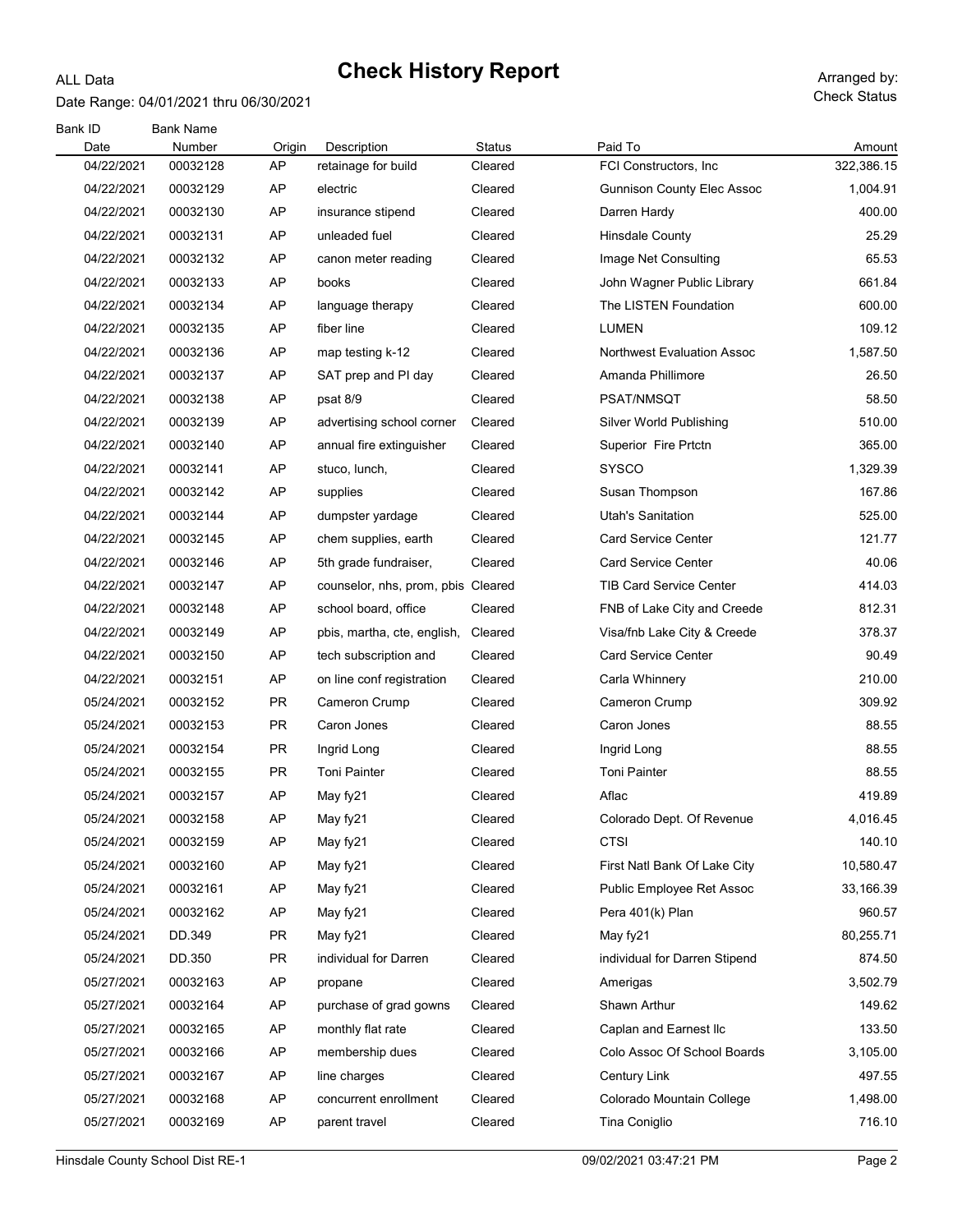#### ALL Data

Date Range: 04/01/2021 thru 06/30/2021

| Bank ID<br>Date | <b>Bank Name</b><br>Number | Origin    | Description                          | <b>Status</b> | Paid To                           | Amount    |
|-----------------|----------------------------|-----------|--------------------------------------|---------------|-----------------------------------|-----------|
| 05/27/2021      | 00032170                   | AP        | food and snacks for                  | Cleared       | <b>Country Store</b>              | 57.57     |
| 05/27/2021      | 00032171                   | AP        | staff insurance                      | Cleared       | <b>CTSI</b>                       | 18,284.00 |
| 05/27/2021      | 00032172                   | AP        | new computer                         | Cleared       | Dell Marketing, L.p.              | 4,028.10  |
| 05/27/2021      | 00032173                   | AP        | electric                             | Cleared       | <b>Gunnison County Elec Assoc</b> | 930.63    |
| 05/27/2021      | 00032174                   | AP        | 40 GG tcr 4y                         | Cleared       | GoGuardian                        | 1,500.00  |
| 05/27/2021      | 00032175                   | AP        | theatre hours                        | Cleared       | <b>Brian Graham</b>               | 77.70     |
| 05/27/2021      | 00032176                   | AP        | advertising for job                  | Cleared       | <b>Gunnison Country Times</b>     | 440.00    |
| 05/27/2021      | 00032177                   | AP        | mtss stipend                         | Cleared       | Rebecca Hall                      | 150.00    |
| 05/27/2021      | 00032178                   | AP        | insurance stipend                    | Cleared       | Darren Hardy                      | 400.00    |
| 05/27/2021      | 00032179                   | AP        | go edustar student info              | Cleared       | Harris School Solutions           | 7,456.59  |
| 05/27/2021      | 00032180                   | AP        | fuel                                 | Cleared       | <b>Hinsdale County</b>            | 122.92    |
| 05/27/2021      | 00032181                   | AP        | canon work                           | Cleared       | Image Net Consulting              | 77.69     |
| 05/27/2021      | 00032182                   | AP        | 2 year site license                  | Cleared       | <b>IXL Learning</b>               | 2,400.00  |
| 05/27/2021      | 00032183                   | AP        | books                                | Cleared       | John Wagner Public Library        | 177.01    |
| 05/27/2021      | 00032184                   | AP        | graduate elements                    | Cleared       | Jostens                           | 71.54     |
| 05/27/2021      | 00032185                   | AP        | mtss stipend                         | Cleared       | Sarah Kem                         | 90.62     |
| 05/27/2021      | 00032186                   | AP        | mtss stipend                         | Cleared       | Martha Levine                     | 130.00    |
| 05/27/2021      | 00032187                   | AP        | viking eyewitness book               | Cleared       | The Library Store                 | 15.18     |
| 05/27/2021      | 00032188                   | AP        | fiber charge                         | Cleared       | LUMEN                             | 1,115.53  |
| 05/27/2021      | 00032189                   | AP        | mtss stipend                         | Cleared       | Lydia Mcneese                     | 150.00    |
| 05/27/2021      | 00032190                   | AP        | mtss stipend                         | Cleared       | <b>Emily Motsinger</b>            | 50.00     |
| 05/27/2021      | 00032191                   | AP        | boat races                           | Cleared       | Nathan Motsinger                  | 39.11     |
| 05/27/2021      | 00032192                   | AP        | cleaning supplies                    | Cleared       | The Paper Clip                    | 481.65    |
| 05/27/2021      | 00032193                   | AP        | subscription                         | Cleared       | Amanda Phillimore                 | 25.00     |
| 05/27/2021      | 00032194                   | AP        | gifts for students moms              | Cleared       | Jennifer Reinhardt                | 111.86    |
| 05/27/2021      | 00032195                   | AP        | mtss                                 | Cleared       | Caitlyn Rhodes                    | 150.00    |
| 05/27/2021      | 00032196                   | AP        | 8x10 plaques                         | Cleared       | Rocky Mountain Frames & Troph     | 140.00    |
| 05/27/2021      | 00032198                   | AP        | stipend for a great year             | Cleared       | Shawna Shiedler                   | 100.00    |
| 05/27/2021      | 00032199                   | AP        | school corners, job                  | Cleared       | <b>Silver World Publishing</b>    | 2,312.00  |
| 05/27/2021      | 00032200                   | AP        | last day of school lunch for Cleared |               | SYSCO                             | 840.80    |
| 05/27/2021      | 00032201                   | AP        | read & write unlimited               | Cleared       | <b>Text Help</b>                  | 1,197.00  |
| 05/27/2021      | 00032203                   | AP        | water and sewer main                 | Cleared       | Town Of Lake City                 | 240.00    |
| 05/27/2021      | 00032204                   | AP        | trash removal                        | Cleared       | <b>Utah's Sanitation</b>          | 420.00    |
| 05/27/2021      | 00032205                   | AP        | mtss stipend                         | Cleared       | Lily Virden                       | 50.00     |
| 05/27/2021      | 00032206                   | AP        | DC, hs track, history, ele           | Cleared       | <b>Card Service Center</b>        | 2,295.04  |
| 05/27/2021      | 00032207                   | AP        | pbis climb tickets                   | Cleared       | <b>Card Service Center</b>        | 90.35     |
| 05/27/2021      | 00032208                   | AP        | prom, senior bfast, elem             | Cleared       | <b>TIB Card Service Center</b>    | 2,474.93  |
| 05/27/2021      | 00032209                   | AP        | office supplies, swag                | Cleared       | FNB of Lake City and Creede       | 1,945.50  |
| 05/27/2021      | 00032210                   | AP        | english, facility, spanish,          | Cleared       | Visa/fnb Lake City & Creede       | 3,140.46  |
| 05/27/2021      | 00032211                   | AP        | printer supplies, admin              | Cleared       | <b>Card Service Center</b>        | 744.79    |
| 05/27/2021      | 00032212                   | AP        | 60 licenses                          | Cleared       | WeVideo                           | 991.80    |
| 06/22/2021      | 00032213                   | <b>PR</b> | John Eby                             | Cleared       | John Eby                          | 199.24    |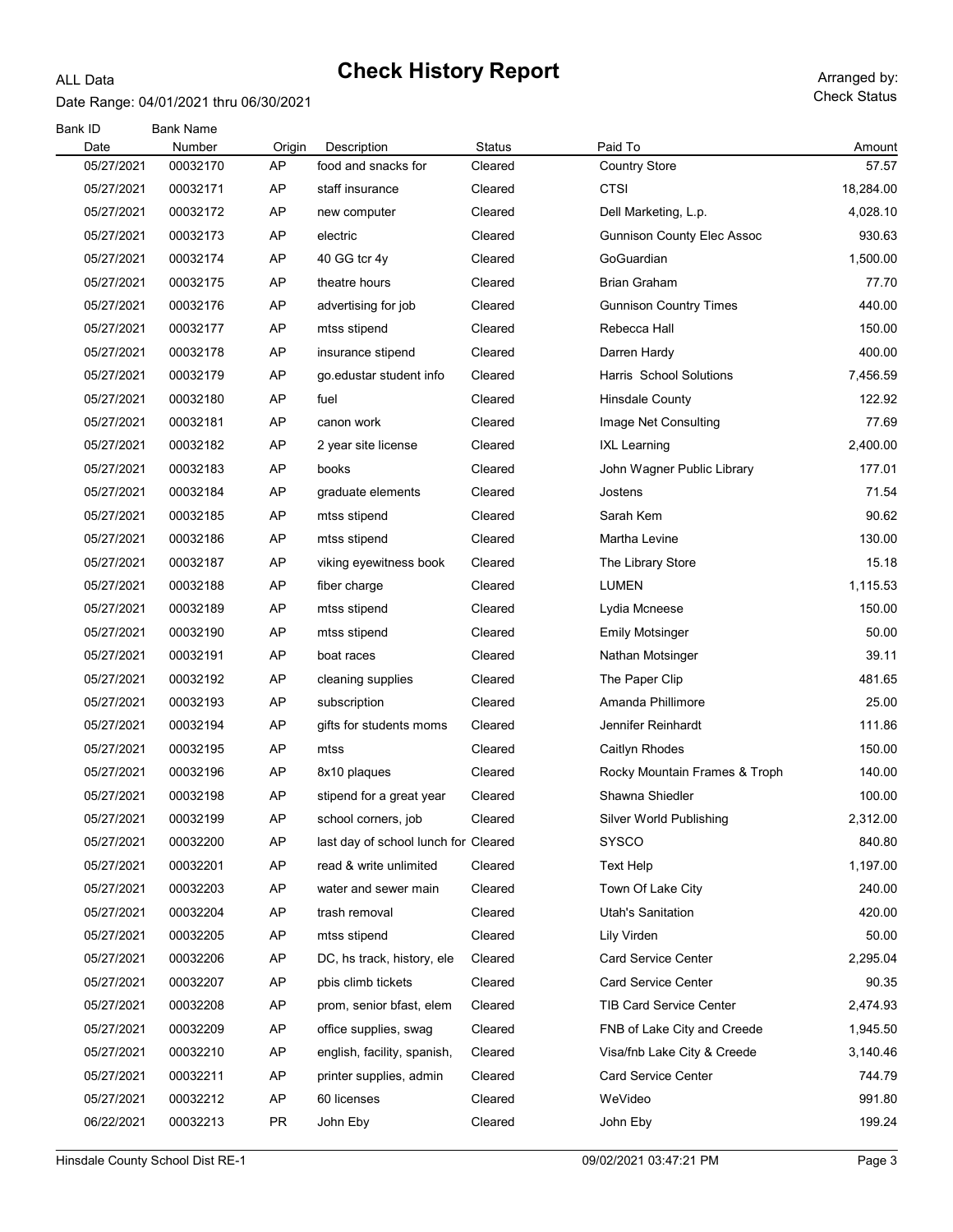### Date Range: 04/01/2021 thru 06/30/2021

ALL Data

| Bank ID<br>Date | <b>Bank Name</b><br>Number | Origin | Description                             | <b>Status</b>       | Paid To                           | Amount     |
|-----------------|----------------------------|--------|-----------------------------------------|---------------------|-----------------------------------|------------|
| 06/22/2021      | 00032214                   | PR     | Danvis Smith                            | Cleared             | Danvis Smith                      | 177.10     |
| 06/22/2021      | DD.351                     | PR.    | June fy21                               | Cleared             | June fy21                         | 64,539.35  |
| 06/24/2021      | 00032215                   | AP     | June fy21                               | Cleared             | Colorado Dept. Of Revenue         | 3,178.45   |
| 06/24/2021      | 00032217                   | AP     | June fy21                               | Cleared             | First Natl Bank Of Lake City      | 8,136.32   |
| 06/24/2021      | 00032228                   | AP     | car rental, meals, parking,             | Cleared             | Rebecca Hall                      | 1,602.90   |
| 06/24/2021      | 00032233                   | AP     | last minute DC trip                     | Cleared             | Sarah Kem                         | 473.58     |
| 06/24/2021      | 00032236                   | AP     | last part of school treats              | Cleared             | San Juan Soda Shop                | 376.88     |
| 04/22/2021      | 00032143                   | AP     | water and sewer                         | Outstanding         | Town Of Lake City                 | 615.70     |
| 05/24/2021      | 00032156                   | PR.    | Danvis Smith                            | Outstanding         | Danvis Smith                      | 88.55      |
| 05/27/2021      | 00032202                   | AP     | sashes, staff food                      | Outstanding         | Susan Thompson                    | 132.18     |
| 06/24/2021      | 00032216                   | AP     | April fy21                              | Outstanding         | Colorado State Treasurer          | 815.07     |
| 06/24/2021      | 00032218                   | AP     | June fy21                               | Outstanding         | Public Employee Ret Assoc         | 26,354.26  |
| 06/24/2021      | 00032219                   | AP     | June fy21                               | Outstanding         | Pera 401(k) Plan                  | 960.57     |
| 06/24/2021      | 00032220                   | AP     | June fy21                               | Outstanding         | Aflac                             | 419.89     |
| 06/24/2021      | 00032221                   | AP     | propand                                 | Outstanding         | Amerigas                          | 2,054.05   |
| 06/24/2021      | 00032222                   | AP     | rental bonus for new                    | Outstanding         | Sara Barker                       | 500.00     |
| 06/24/2021      | 00032223                   | AP     | weed and grass kill                     | Outstanding         | <b>Blue Spruce Bldg Materials</b> | 82.04      |
| 06/24/2021      | 00032224                   | AP     | line charges                            | Outstanding         | <b>Century Link</b>               | 485.54     |
| 06/24/2021      | 00032225                   | AP     | license number 1503646                  | Outstanding         | Colorado Dpmt Human Services      | 200.00     |
| 06/24/2021      | 00032226                   | AP     | staff insurance                         | Outstanding         | <b>CTSI</b>                       | 18,424.10  |
| 06/24/2021      | 00032227                   | AP     | electric                                | Outstanding         | <b>Gunnison County Elec Assoc</b> | 945.50     |
| 06/24/2021      | 00032229                   | AP     | insurance stipend                       | Outstanding         | Darren Hardy                      | 534.96     |
| 06/24/2021      | 00032230                   | AP     | fuel                                    | Outstanding         | Hinsdale County                   | 750.67     |
| 06/24/2021      | 00032231                   | AP     | cairady meter                           | Outstanding         | Image Net Consulting              | 50.30      |
| 06/24/2021      | 00032232                   | AP     | books                                   | Outstanding         | John Wagner Public Library        | 243.86     |
| 06/24/2021      | 00032234                   | AP     | DB, IH may fy21                         | Outstanding         | The LISTEN Foundation             | 600.00     |
| 06/24/2021      | 00032235                   | AP     | fiber charge                            | Outstanding         | <b>LUMEN</b>                      | 1,115.53   |
| 06/24/2021      | 00032237                   | AP     | bookflix small school                   | Outstanding         | Scholastic                        | 859.95     |
| 06/24/2021      | 00032238                   | AP     | subscription                            | Outstanding         | School Library Journal            | 136.99     |
| 06/24/2021      | 00032239                   | AP     | school corner, thank you                | Outstanding         | Silver World Publishing           | 956.50     |
| 06/24/2021      | 00032240                   | AP     | turkey legs                             | Outstanding         | <b>SYSCO</b>                      | 2,238.04   |
| 06/24/2021      | 00032241                   | AP     | trash                                   | Outstanding         | Utah's Sanitation                 | 455.00     |
| 06/24/2021      | 00032242                   | AP     | dc                                      | Outstanding         | <b>Card Service Center</b>        | 226.78     |
| 06/24/2021      | 00032243                   | AP     | supt conference, track, fee Outstanding |                     | <b>Card Service Center</b>        | 1,978.31   |
| 06/24/2021      | 00032244                   | AP     | senior, college                         | Outstanding         | <b>TIB Card Service Center</b>    | 753.65     |
| 06/24/2021      | 00032245                   | AP     | end of year celebration,                | Outstanding         | FNB of Lake City and Creede       | 407.62     |
| 06/24/2021      | 00032246                   | AP     | tech purchases, facility                | Outstanding         | <b>Card Service Center</b>        | 1,378.91   |
| 06/24/2021      | 00032247                   | AP     | tech device purchase                    | Outstanding         | Carla Whinnery                    | 851.71     |
| 05/27/2021      | 00032197                   | AP     | half day interview stipend              | Voided [06/30/2021] | Dan Scroggins                     | 190.00     |
|                 |                            |        |                                         |                     | Totals For Bank ID: A             | 841,973.56 |
| В               | Community Bank of Colorad  |        |                                         |                     |                                   |            |
| 04/22/2021      | 00001014                   | AP     | stuco, lunch,                           | Cleared             | <b>SYSCO</b>                      | 1,901.85   |